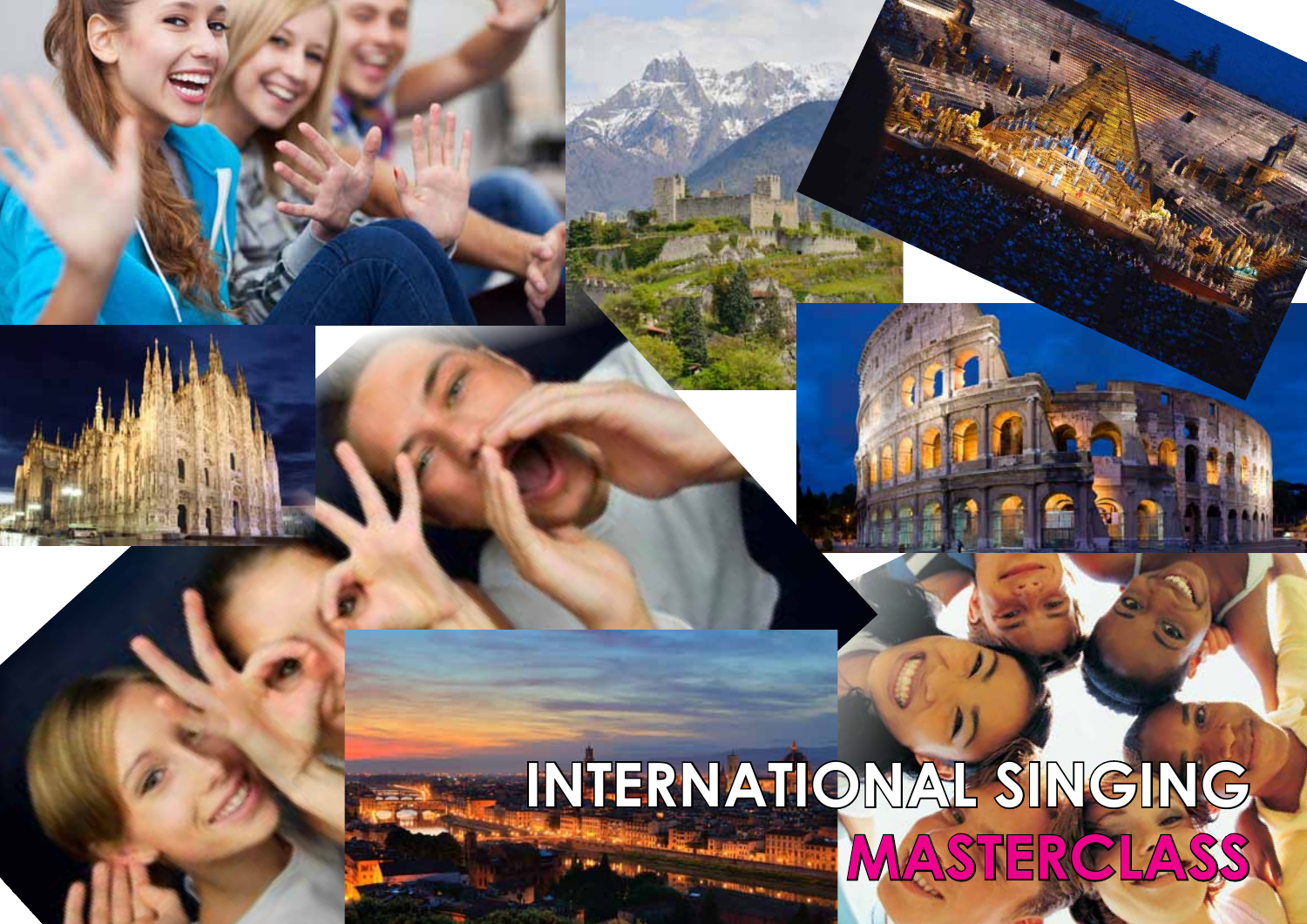# **ASSOCIATION "CIELIVIBRANTI" ACADEMY "ARTE E VITA" ORGANIZE AN INTERNATIONAL SINGING MASTERCLASS WITH SOPRANO MAGHAN MCPHEE**

• Finding my voice and teaching others to find theirs, has become my passion and my raison-d'etre. I am continuously fascinated by the many aspects of the voice and voice performance. I am an opera singer who teaches breath and phonation from an holistic point of view, recognizing the importance of remaining mindful that the singer's instrument is their entire body rather than just a "voice". A Descendant of the Bel Canto technique, voice production, body awareness, diction, style interpretation, and insight into the mental fortitude required for live performances will be covered in the classes

• A 13-day stay with cultural and musical guided tours in Italy

- Possibility to attend to Italian lessons
- Possibility to perform in public concerts.

**from 22nd to 5th July 2014 In Breno – Camonica Valley** (Brescia, Lombardia)

Regulation, program and form to subscribe at http://www.cielivibranti.it For further information info@cielivibranti.it **Subscription term: 30th May 2014**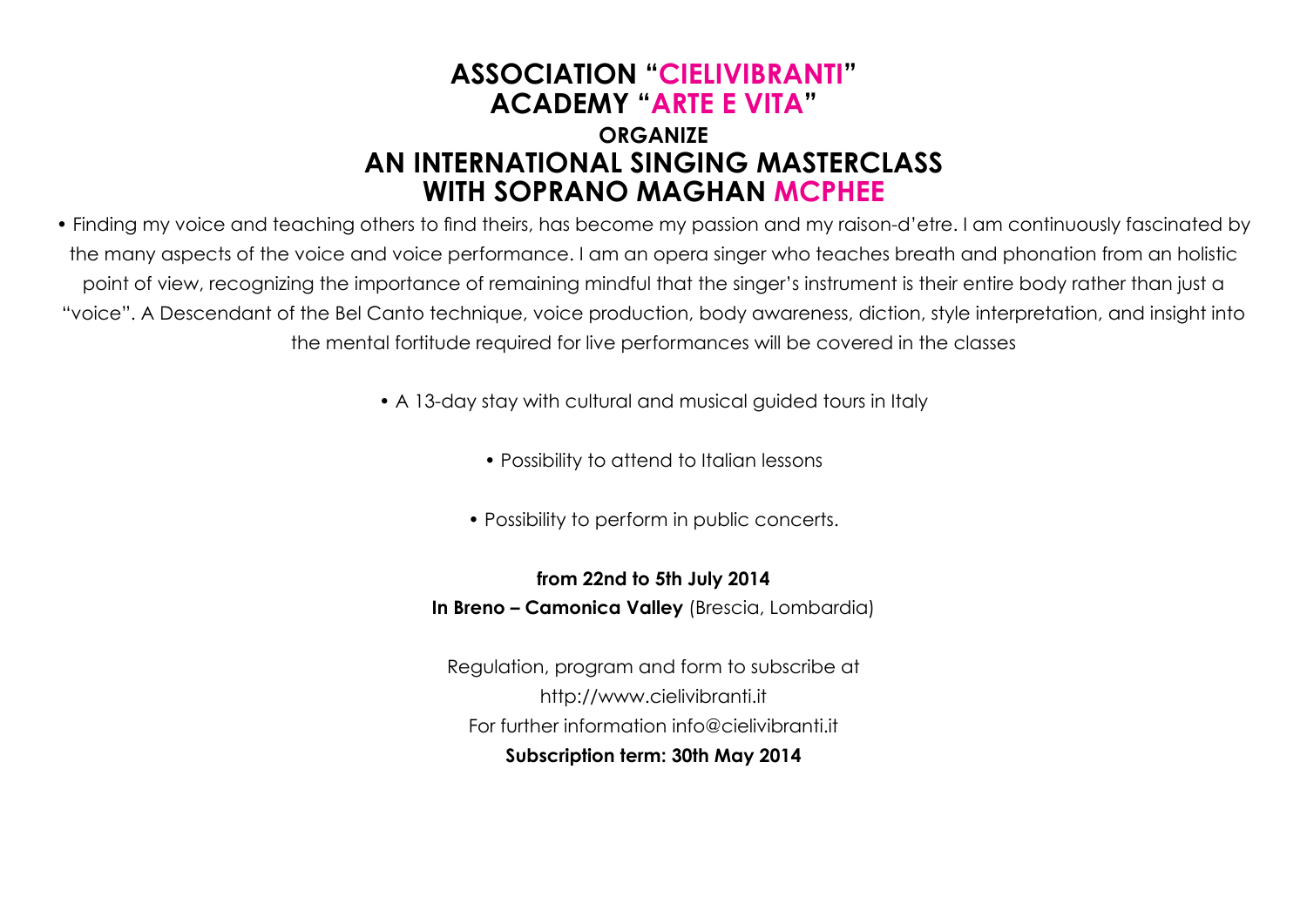**Lenght:** 13 days

**When:** 22nd June – 5th July 2014

**Where:** Academy "Arte e Vita" - Breno (Italy)

Addressed to: at least 5 singers.

**Program of study:** improvement of singing technique.

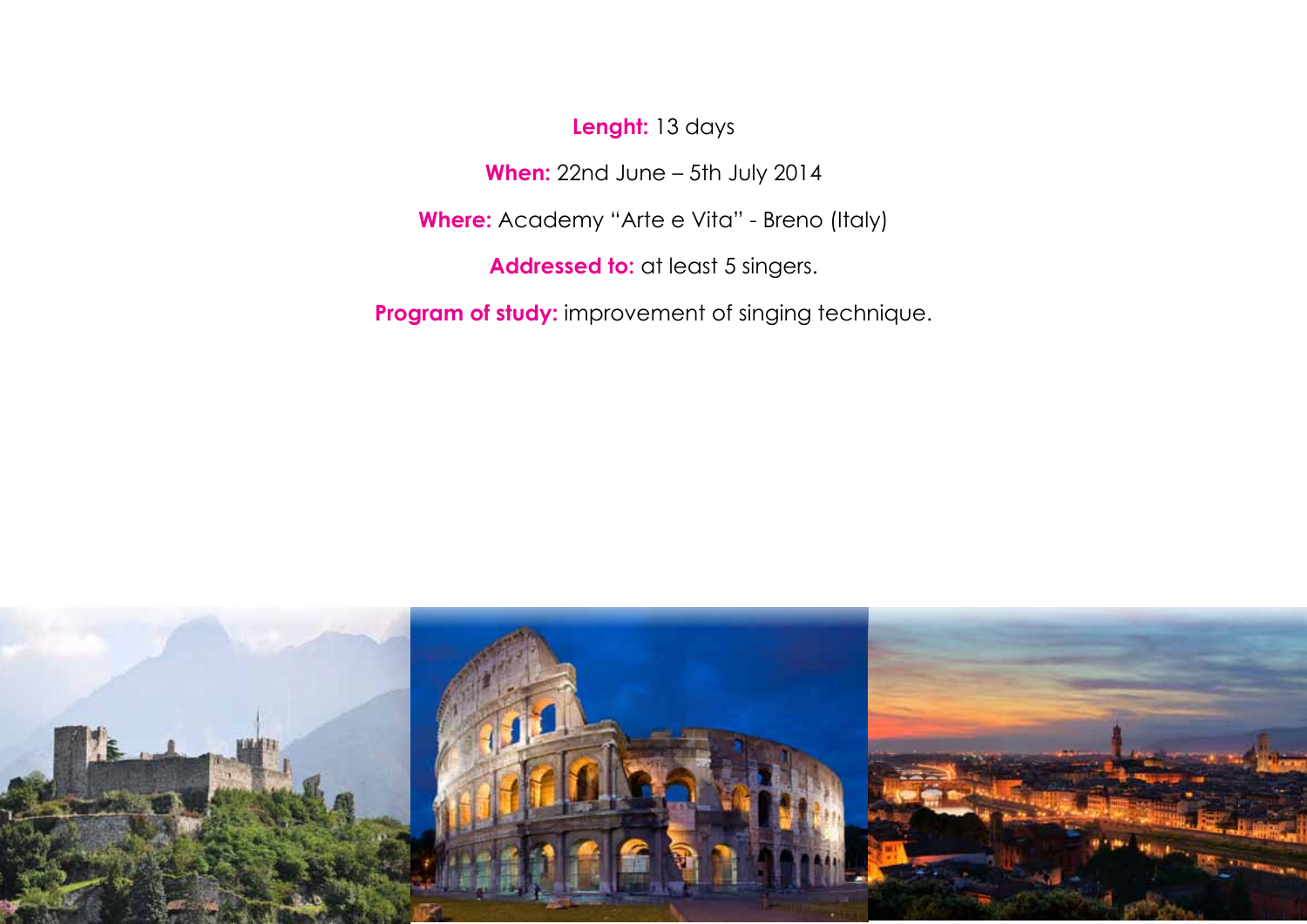**PROGRAM** (schedule subject to change)

#### **22nd June**

Arrival in Breno and accommodation.

# **23rd June**

• breakfast

• 10,00-11,00: group warm-up/body relaxation and breathing techniques

12-1,00: voice masterclass

- lunch
- $15.00 18.30$ ; voice lessons
- dinner

# **24th June**

- breakfast
- 10,00-11,00: group warm-up/body relaxation and breathing techniques
- 12-1,00: voice masterclass
- lunch
- 15,00 18,30: italian lessons
- dinner

#### **25th June**

Free day for practice or tour (Venice, Florence, ecc.).

# **26rd June**

- breakfast
- 10,00-11,00: group warm-up/body relaxation and breathing techniques

12-1,00: voice masterclass

- lunch
- 15,00 18,30: voice lessons
- dinner

## **28th June**

- breakfast
- 10,00-11,00: group warm-up/body relaxation and breathing techniques

12-1,00: voice masterclass

- lunch
- 15,00 18,30: italian lessons
- dinner

## **29th June**

Free day for practice or tour (Venice, Florence, ecc.).

## **30th June**

- breakfast
- 10,00-11,00: group warm-up/body relaxation and breathing **techniques**
- 12-1,00: voice masterclass
- lunch
- 15,00 18,30: voice lessons
- dinner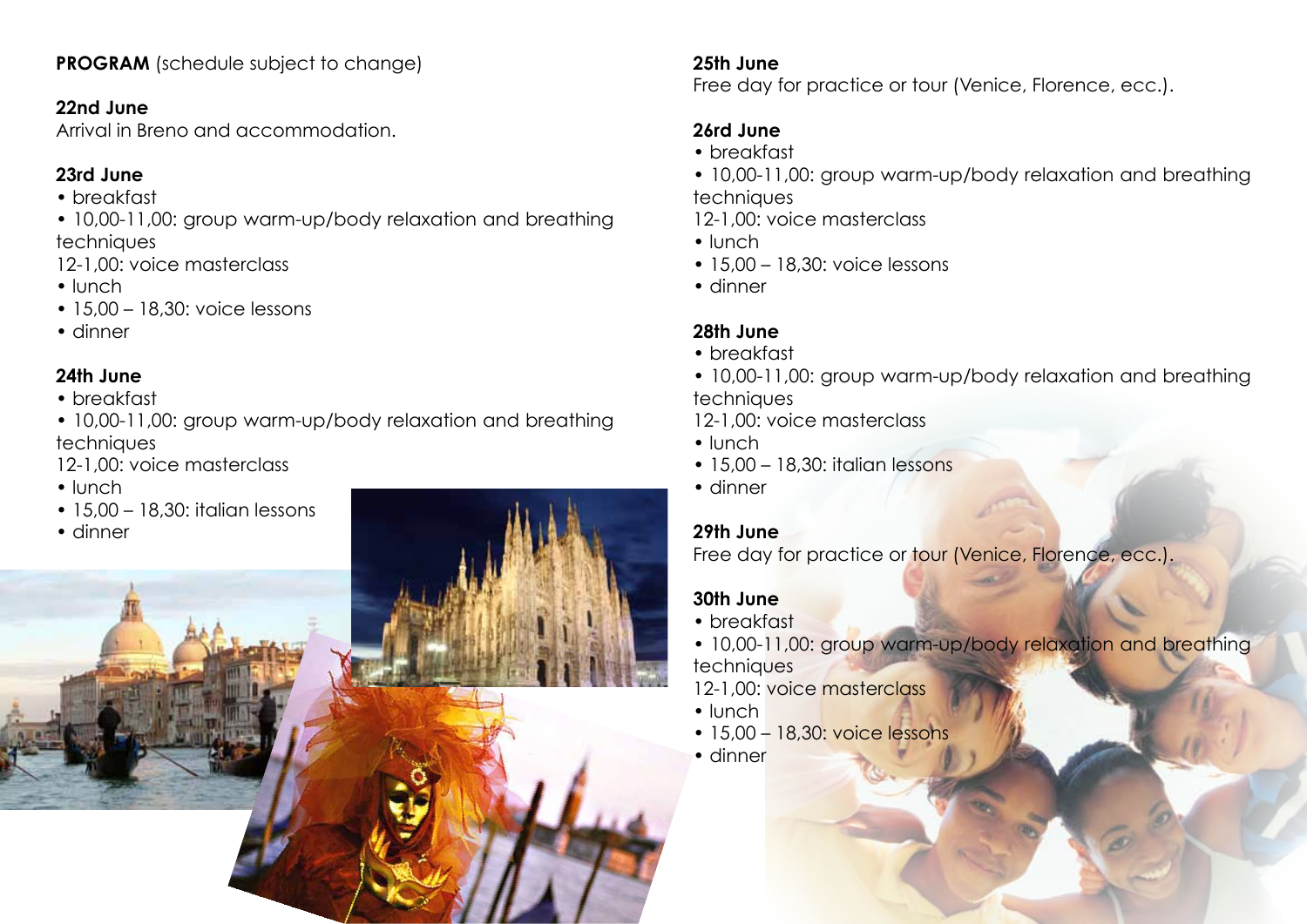#### **2nd July**

- breakfast
- 10,00-11,00: group warm-up/body relaxation and breathing

techniques

- 12-1,00: voice masterclass
- lunch
- 15,00 18,30: italian lessons
- dinner

**3rd July**  Free day for practice or tour (Venice, Florence, ecc.).

#### **4th July**

- breakfast
- 10,00 -11:00 group warm-up/body relaxation and breathing techniques
- 11-1:00 voice masterclass
- lunch
- Voice Students Concert

## **5th July**

- breakfast
- Departure

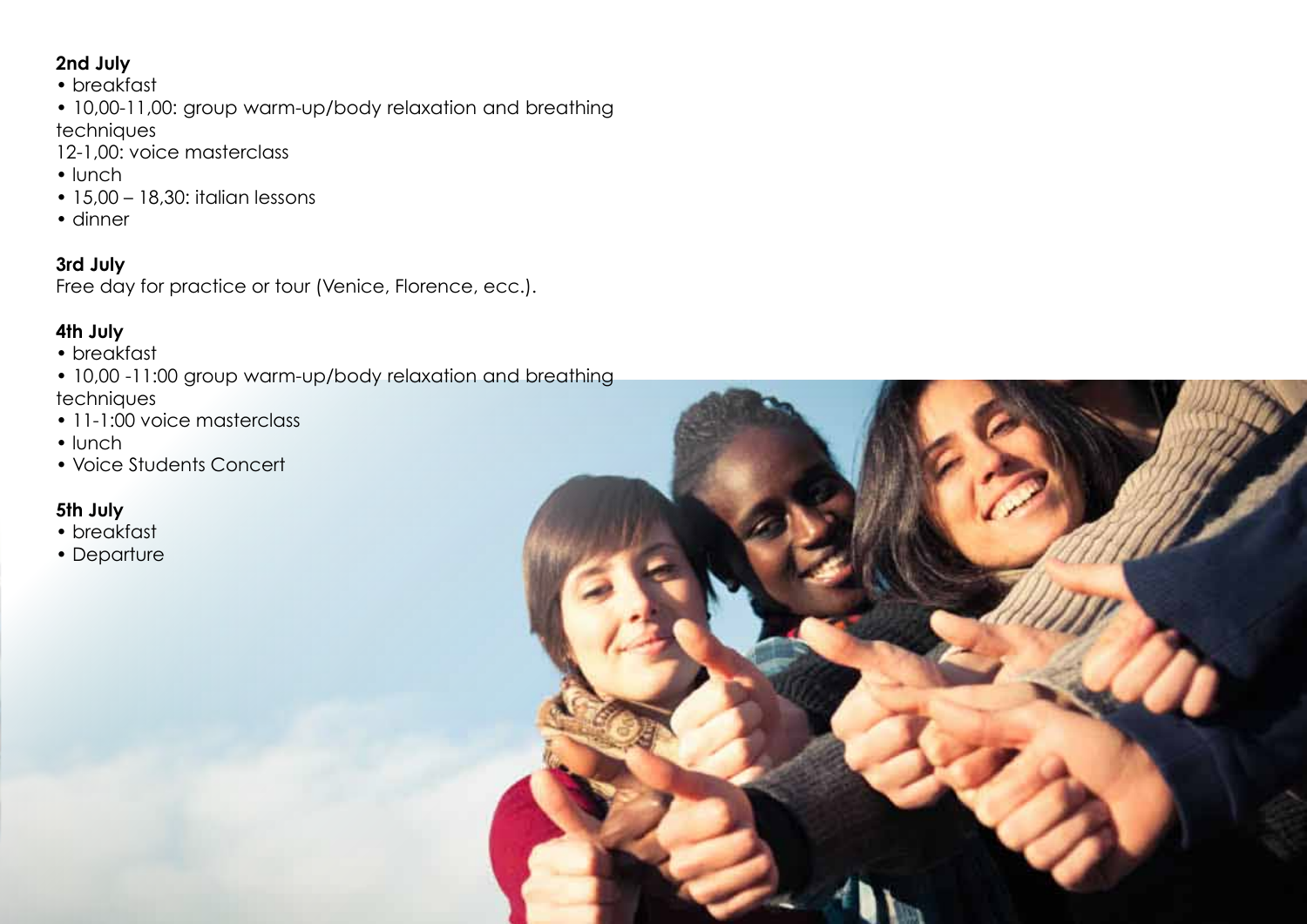#### **REGULATION**

1. The Cielivibranti Association and the "Arte e Vita" Academy are proud to announce the **premiere season** of an International Singing Masterclass course presented by Canadian singer, Soprano Maghan McPhee.

2. The masterclasses will take place from **June 22 to July 5, 2014** at the "Arte e Vita" Academy in Breno. Situated in Valle Camonica, Italy, the beautiful village of Breno is located 150 km from Milan and 240 km from Venice. Students who wish to perfect their singing skills in a stimulating environment will also achieve a deep understanding and insight into the performance practices of their selected repertoire. Moreover they will improve their knowledge of italian language.

3. When the Academy masterclasses are concluded, it may be possible for participants to perform in public concerts. Participants are **forbidden** to request or accept any monetary reward or payment of any kind for their performances.

4. The Participant Subscription Fee **(1400 euros, plus 50 euros of Paypal rate)** includes accommodation, meals (breakfast, lunch and dinner), lessons and possible concerts. The fee **excludes** the flight to and from Italy, domestic voyages and other tours.

5. The Auditor Subscription Fee **(800 euros, plus 25 euros of Paypal rate)** includes accommodation, meals (breakfast, lunch and dinner) and permission to audit the masterclasses. The fee **excludes** the flight to and from Italy, domestic voyages and other tours

6. Cieli Vibranti, in consultation with the teacher, reserves the right to award **scholarships** to selected **participants** and/or **auditors.** Eligibility is based on the curriculum vitae of each applicant.

7. Subscription fees must be paid **at the time of application** in order to be considered complete. Subscription fees will not be reimbursed to those participants who apply but fail to attend or participate in the masterclasses.

8. The Application Deadline is **30th May 2014**. Cieli Vibranti reserves the right to accept subscriptions completed after this date. The entire subscription fee must be paid before the deadline.

9. Applications can be submitted online at http://www.cielivibranti.it/sito/i-festival/masterclass-e-vacanze-studio/ Eventi/14-international-singing-masterclass. Please complete the application form which is available on the website. Include your curriculum vitae, pictures and audio or video files (if available). Students who are less than 18 years of age must include a release form signed by their parents or guardians.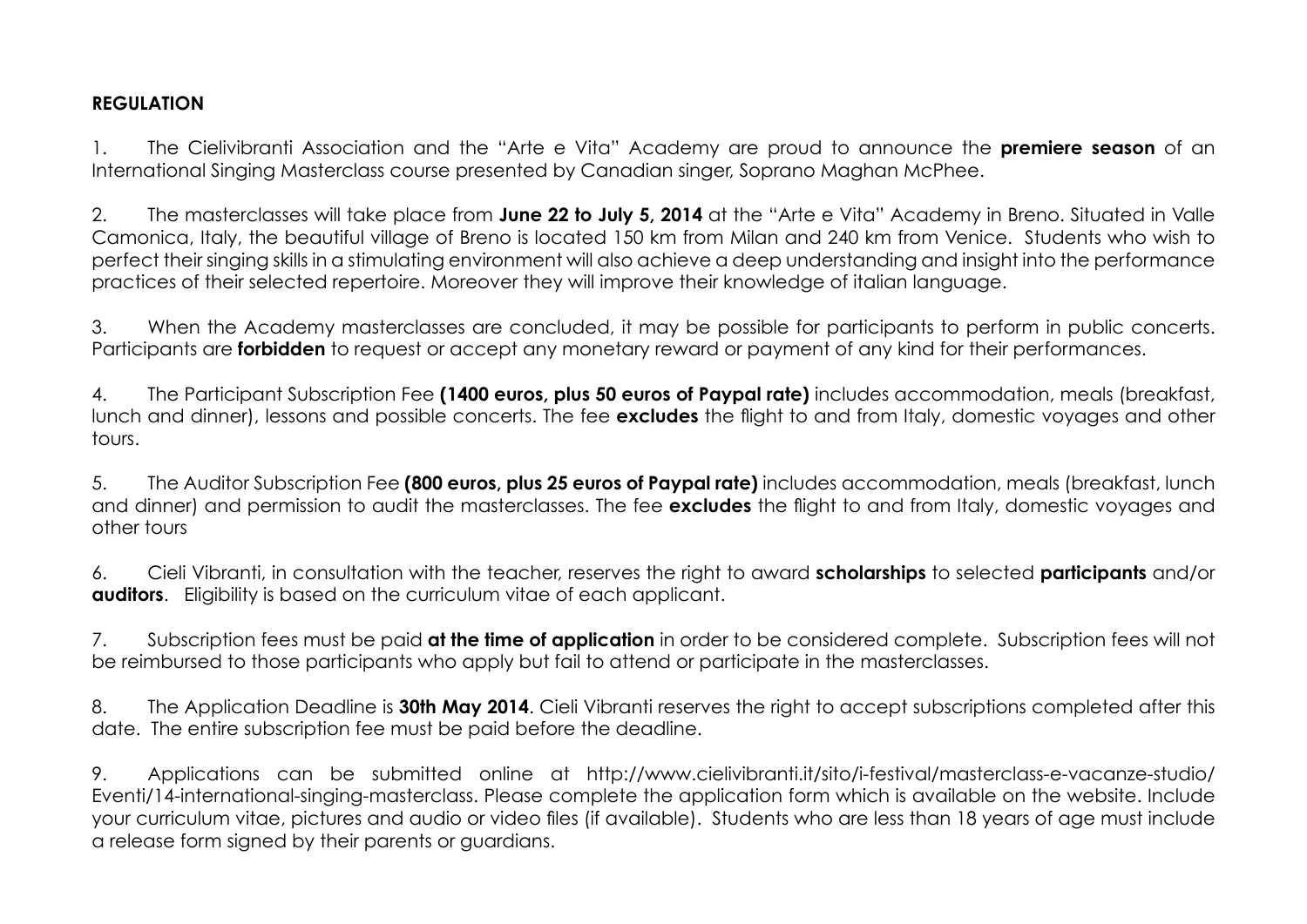10. The maximum number of participants is 15 students. Cieli Vibranti, with approval from the teacher, reserves the right to accept more subscriptions.

11. The piano course will take place with a minimum of five students. If the masterclass does not receive the required number of applications, the subscription fee will be fully reimbursed. Cieli Vibranti will give confirmation of course realization as soon as possible.

12. The Cieli Vibranti Association, the Academy "Arte e Vita" and their associates shall not be held responsible for any personal injury, sickness or death, loss or damage, however caused, to person or property of the Participant/Auditor, his/her family, or guests, during or after the time of the masterclass course.

13. For further information, please contact the Masterclass Administration at info@cielivibranti.it

14. Should unforeseen circumstances warrant it, the Cieli Vibranti Association and Academy "Arte e Vita" will be permitted to cancel the masterclasses. Applicants will be notified of the cancellation in a timely manner and their entire enrolment fees will be reimbursed.

15. Those attending the masterclasses must fully comply with all of the above regulations.